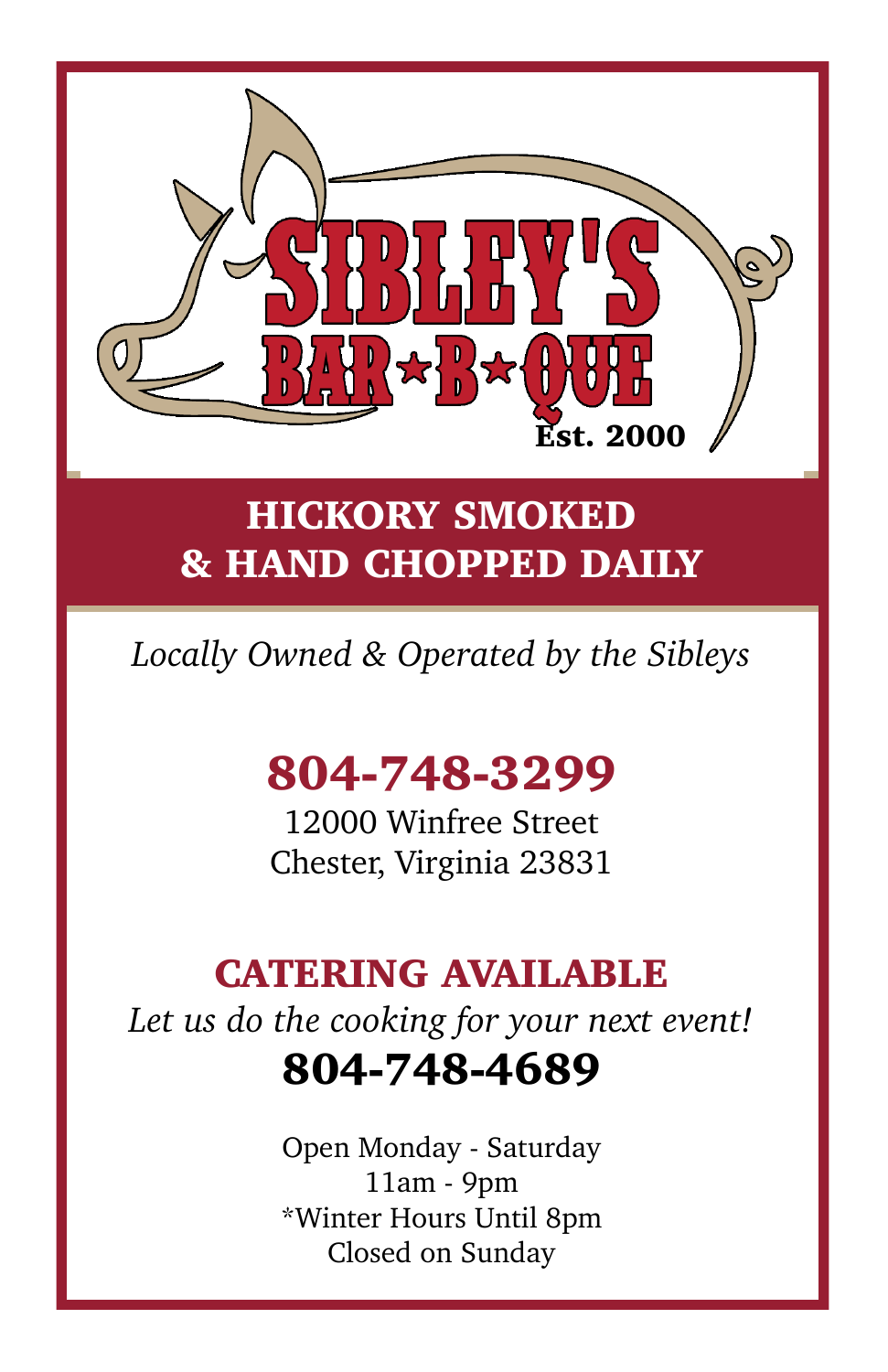#### **SIBLEY'S STARTERS**  $\mathfrak{so}$  on

| Hushpuppy Basket $(20)$ <sup>\$</sup> 3.29                                                               |
|----------------------------------------------------------------------------------------------------------|
| Mac-N-Cheese Bites Basket (12). \$5.19                                                                   |
| BBQ Nachos. \$5.69                                                                                       |
| Poppin' Pork Rinds. \$3.99                                                                               |
| Bone-In Chicken Wings (8). \$5.69<br>Plain, Buffalo, VA Sweet Style, NC Vinegar Style,<br>Honey Chipotle |

### **SIBLEY'S SALADS**

*Italian, Ranch, Honey Mustard, French, Thousand Island, Roasted Red Pepper and Garlic, Bleu Cheese, Parmesan Peppercorn & Balsamic*

Bar-B-Q Salad. . . . . . . . . . . . . . .\$7.49 *Lettuce, Tomato, Carrots, Onions, Cheese, Croutons & BBQ*

Chicken Tender Salad. . . . . . . . \$8.59 *Lettuce, Tomato, Carrots, Onions, Cheese, Croutons & Chicken Tenders*

Chef Salad. . . . . . . . . . . . . . . . . \$7.29 *Lettuce, Tomato, Carrots, Onions, Turkey, Ham, Cheese & Croutons*

Garden Salad. . . . . . . . . . . . . . . \$4.49 *Lettuce, Tomato, Carrots, Onions, Cheese & Croutons*

Side Salad. . . . . . . . . . . . . . . . \$2.29 *Lettuce, Tomato, Carrots & Croutons*

### -SIBLEY'S SIDES-

*1/2 Pint . . . . . .* \$1.89 *Pint . . . . . .* \$3.29

Homemade Cole Slaw Redskins Potatoes Mac-N-Cheese Corn Fritters French Fries Mixed Greens Stewed Apples Mashed Potatoes

String Beans & Tomatoes Baked Beans Hush Puppies Potato Salad Fried Okra Side Salad Chips

#### **ADDITIONAL SIDES ADD \$ .35**

Baked Sweet Potato Mac-N-Cheese Bites Onion Rings

## **SIBLEY'S WRAPS**

| The Mac Granddaddy. \$8.99 |
|----------------------------|
|                            |
| The Mac Daddy \$11.99      |
|                            |
|                            |

## **SIBLEY'S SANDWICHES & BURGERS**

## **SIBLEY'S -DELUXE MEALS-**

*Served with your choice of toppings: Lettuce, Tomato, Onion, Pickle, Mayo, Mustard. Cheese or Bacon add \$ .50*

#### **SANDWICH, 2 SIDES & DRINK**

| Jumbo BBQ. \$8.99       |  |
|-------------------------|--|
| Regular BBQ. \$7.99     |  |
|                         |  |
| Jumbo Brisket. \$11.19  |  |
| Regular Brisket. \$8.99 |  |

#### **SANDWICH, 1 SIDE & DRINK**

| Hamburger. \$6.99      |  |
|------------------------|--|
|                        |  |
| Chicken Tender. \$8.99 |  |
| Pork Chop. \$8.29      |  |
|                        |  |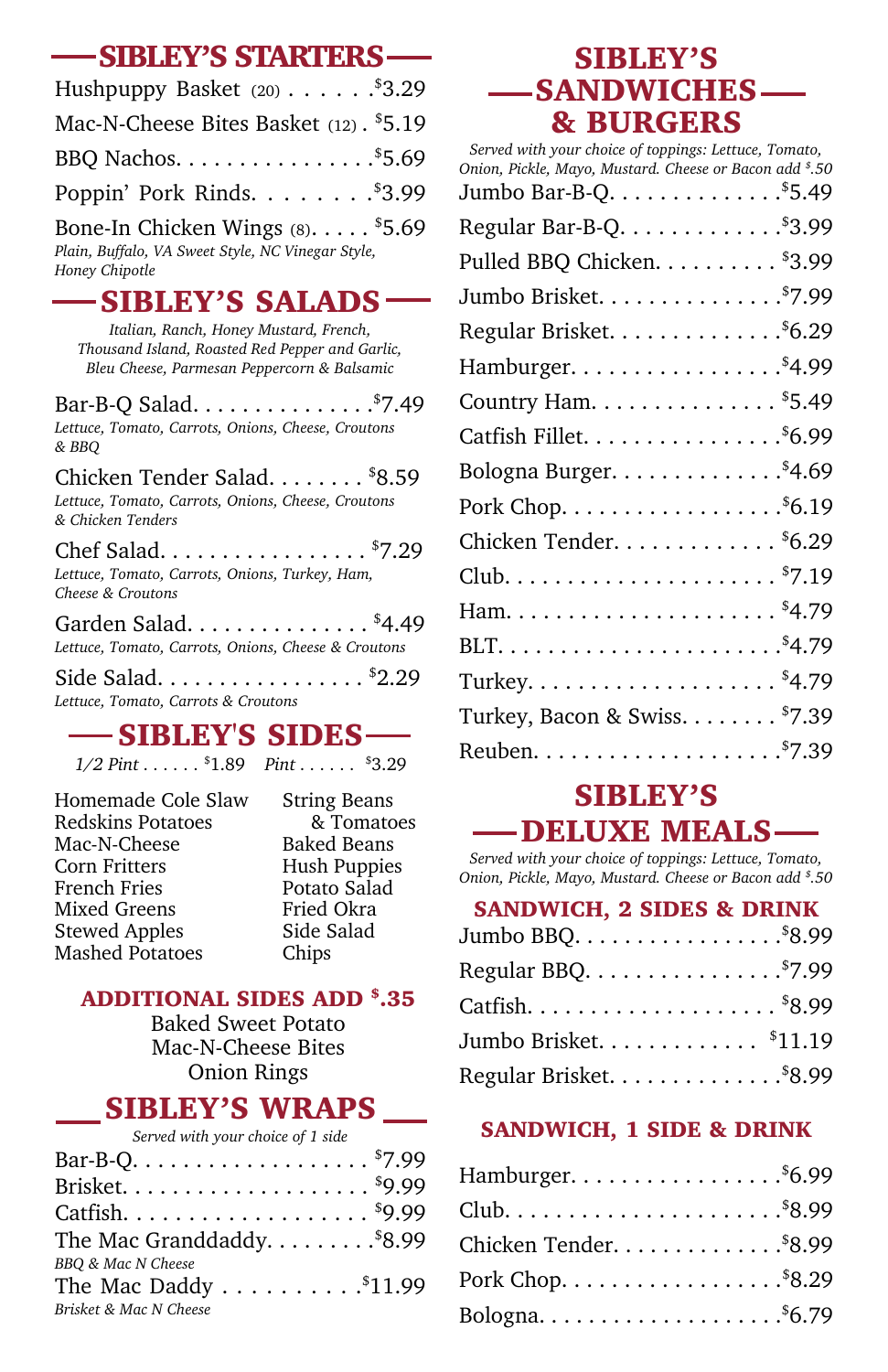## **SIBLEY'S STYLE DINNERS**

*Served with your choice of two sides & hushpuppies*

| Pork Platter. \$11.29                                                                                                                                                                                                                                      |
|------------------------------------------------------------------------------------------------------------------------------------------------------------------------------------------------------------------------------------------------------------|
| Sib's Baby Back Ribs<br>Half Rack. \$17.79<br>Full Rack. \$25.99                                                                                                                                                                                           |
| Beef Brisket Platter. \$16.19                                                                                                                                                                                                                              |
| Rotisserie Bar-B-Q Chicken<br>Quarter Dark. \$7.49<br>Quarter White. \$9.29                                                                                                                                                                                |
| Bar-B-Q Shrimp (available with no sauce). $.$ \$10.99                                                                                                                                                                                                      |
| Southern Fried Catfish. \$11.99<br>Hand Breaded in our blend of white cornmeal<br>and spices                                                                                                                                                               |
| Fried Flounder. \$10.49<br>Golden Fried Flounder Fillet                                                                                                                                                                                                    |
| Southern Fried Pork Chops. \$12.79                                                                                                                                                                                                                         |
| Sibley's Homemade Meatloaf. \$9.69<br>Charlie's recipe that he took from a chalkboard special<br>straight to the menu!                                                                                                                                     |
| Country Fried Steak. \$9.69                                                                                                                                                                                                                                |
| Southern Fried Chicken Livers. . \$8.49                                                                                                                                                                                                                    |
| Chicken Tenders. \$10.69                                                                                                                                                                                                                                   |
|                                                                                                                                                                                                                                                            |
| Chicken Wings. \$7.89<br>Plain, Buffalo, VA Sweet Style, NC Vinegar Style,<br>Honey Chipotle                                                                                                                                                               |
| Sliders<br>3 Sliders with meat of your choice.<br>Lil Sandwiches - Big Flavor<br>andwiches - Big Flavor<br>BBQ Sliders. <sup>\$</sup> 7.99<br>Pulled Chicken BBQ Sliders. . \$7.99<br>Brisket Sliders. \$9.99                                              |
| Bar-B-Q Nachos *No sides<br>Full $$8.99 \quad \frac{1}{2}$ Order. . $$5.69$<br>Tortilla Chips topped with your choice of meat, 2 cheese<br>sauces, our VA Sweet Sauce, Lettuce & Tomato<br>BBO Nachos<br>Pulled Chicken BBQ Nachos<br>Brisket - add \$2.50 |

*\*Substitute Pulled Bar-B-Q Chicken for Bar-B-Q anywhere for no additional charge.*

## **SIBLEY'S BUILD YOUR OWN-COMBO**

| Served with your choice of two sides & hushpuppies |
|----------------------------------------------------|
|                                                    |
|                                                    |

#### **CHOICES INCLUDE**

| 1/4 Rotisserie       | 1-Flounder Fillet    |
|----------------------|----------------------|
| <b>BBO</b> Chicken   | 5-Fried BBQ Shrimp   |
| Bar-B-O              | -HAND BREADED-       |
| Pulled BBO Chicken   | Catfish Fillet       |
| 2-Chicken Tenders    | Fried Pork Chop      |
| Brisket (add \$3.19) | 10oz. Chicken Livers |

<sup>1/4</sup> Rack of Baby Back Ribs (add \$2.99)

## **KIDS MEALS**

*Served with your choice of 1 side & a drink.*

| Bar-B-Q Sandwich. \$3.99                            |  |
|-----------------------------------------------------|--|
| Chicken Tenders. \$4.49                             |  |
| Hot Dog. \$3.29                                     |  |
| Grilled Cheese. \$3.69                              |  |
| If you're not under 12, your drink is not included. |  |

## **BEVERAGES**

*Free Refills Sweetened or Unsweetened Iced Tea, Pepsi, Diet Pepsi, Mt. Dew, Dr. Pepper, Diet Dr. Pepper, Orange Crush, Sierra Mist, Pink Lemonade*

| Sodas & Tea. \$1.99              |  |
|----------------------------------|--|
| Coffee (Decaf Available). \$1.59 |  |
| Gallon of Tea. \$4.99            |  |

## **DESSERTS**

*Ask your server about Today's Desserts*

| Slice of Pie. \$3.69     |  |
|--------------------------|--|
|                          |  |
| Add Ice Cream for \$0.75 |  |

*We add 18% gratuity to parties of 6 or more.*